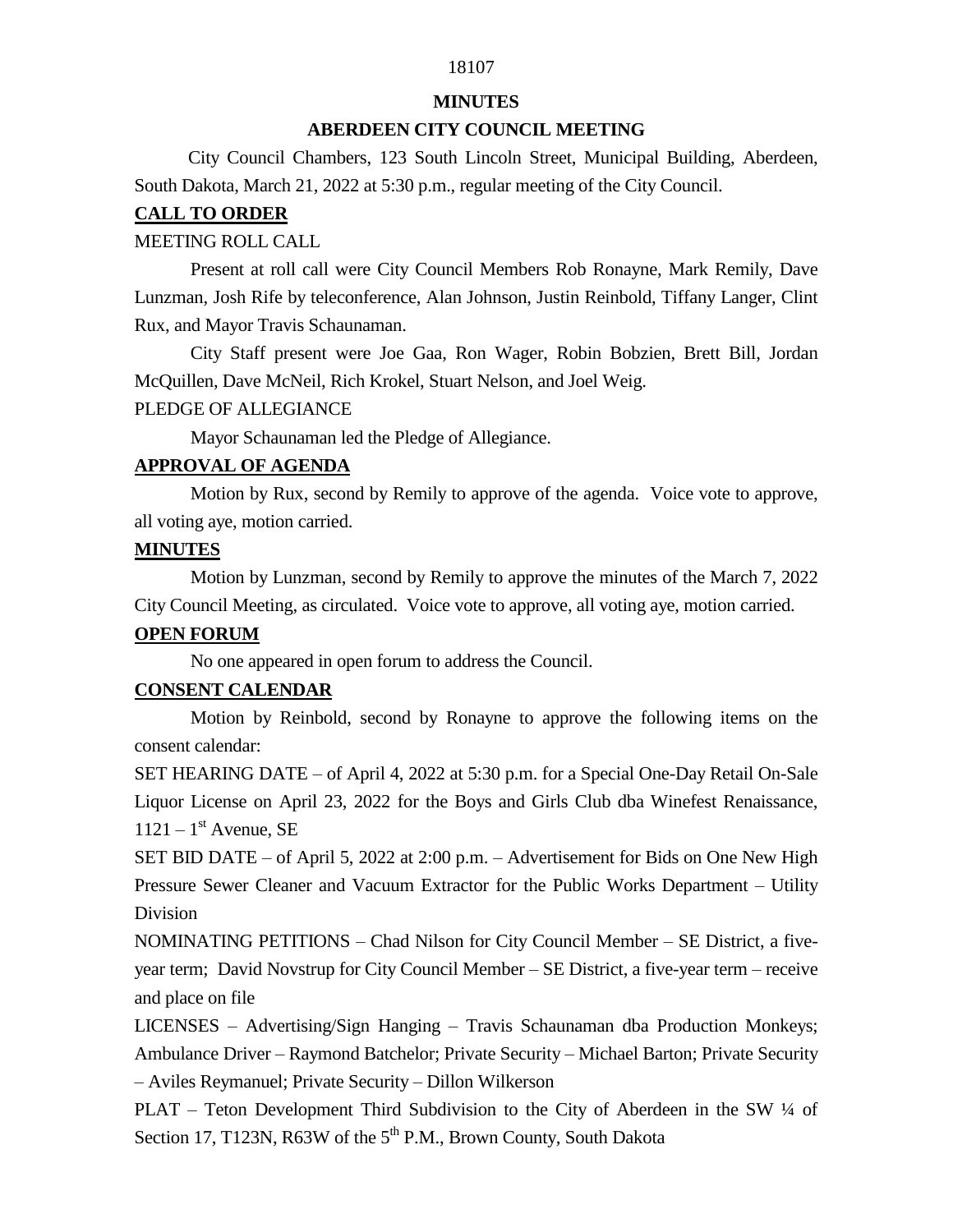REQUEST TO SERVE AND PERMIT – consumption of alcoholic beverages at the Wylie Park Pavilion on June 4, 2022 for a Campbell Wedding

Roll call vote to approve, Ronayne, Remily, Lunzman, Rife, Johnson, Reinbold, Langer, Rux voting aye, Mayor Schaunaman abstaining, motion carried.

## **NEW BUSINESS**

PUBLIC HEARING ON SPECIAL MALT BEVERAGE LICENSE AND COMMUNITY EVENT PERMIT FOR ABERDEEN AMATEUR HOCKEY ASSOC.

Mayor Schaunaman opened a hearing on an application for a Special One-Day Retail On-Sale Malt Beverage License on April 1, 2022 for Aberdeen Amateur Hockey Association dba North Dakota Country Fest at the Civic Arena, 203 South Washington Street, including an application for a Community Event Permit for the same. No public comments were received so Mayor Schaunaman closed the hearing. Motion by Remily, second by Rux to approve of the Special One-Day Retail On-Sale Malt Beverage License on April 1, 2022 and a Community Event Permit for Aberdeen Amateur Hockey Association dba North Dakota Country Fest, 203 South Washington Street. Roll call vote to approve, all voting aye, motion carried.

PUBLIC HEARING ON SPECIAL LIQUOR LICENSES FOR ABERDEEN AREA CHAMBER OF COMMERCE

Mayor Schaunaman opened a hearing on applications for Special One-Day Retail On-Sale Liquor Licenses for Aberdeen Area Chamber of Commerce's Business After Hours on April 4, 2022 at NVC,  $3211 - 7<sup>th</sup>$  Avenue, SE #102, May 12, 2022 at Interior Design Concepts, 21 North Main Street, and July 14, 2022 at Sanford Aberdeen,  $2905 - 3<sup>rd</sup>$  Avenue, SE. No public comments were received so Mayor Schaunaman closed the hearing. Motion by Reinbold, second by Remily to approve Special One-Day Retail Liquor Licenses for the Aberdeen Area Chamber of Commerce's Business After Hours Events on April 4, 2022 at  $3211 - 7<sup>th</sup>$  Avenue, SE #102, May 12, 2022 at 21 North Main Street, and July 14, 2022 at  $2905 - 3<sup>rd</sup>$  Avenue, SE. Roll call vote to approve, all voting aye, motion carried. PUBLIC HEARING ON SPECIAL LIQUOR LICENSES FOR ACT2, INC.

Mayor Schaunaman opened a hearing on applications for a Special Eight-Day Retail On-Sale Liquor License on March  $25 - 27$ , 2022 and April  $6 - 10$ , 2022 for ACT2, Inc. dba Aberdeen Community Theatre, 415 South Main Street. No public comments were received so Mayor Schaunaman closed the hearing. Motion by Lunzman, second by Reinbold to approve a Special Eight-Day Retail On-Sale Liquor License on March 25 – 27, 2022 and April 6 – 10, 2022 for ACT2, Inc. at 415 South Main Street. Roll call vote to approve, all voting aye, motion carried.

#### SDRS RECLASSIFICATION OF ABERDEEN FIRE MARSHAL POSITION

Aberdeen Fire Rescue Chief Joe Weig presented a request for the SD Retirement System reclassification of the Aberdeen Fire Marshal position from a Class A to a Class B,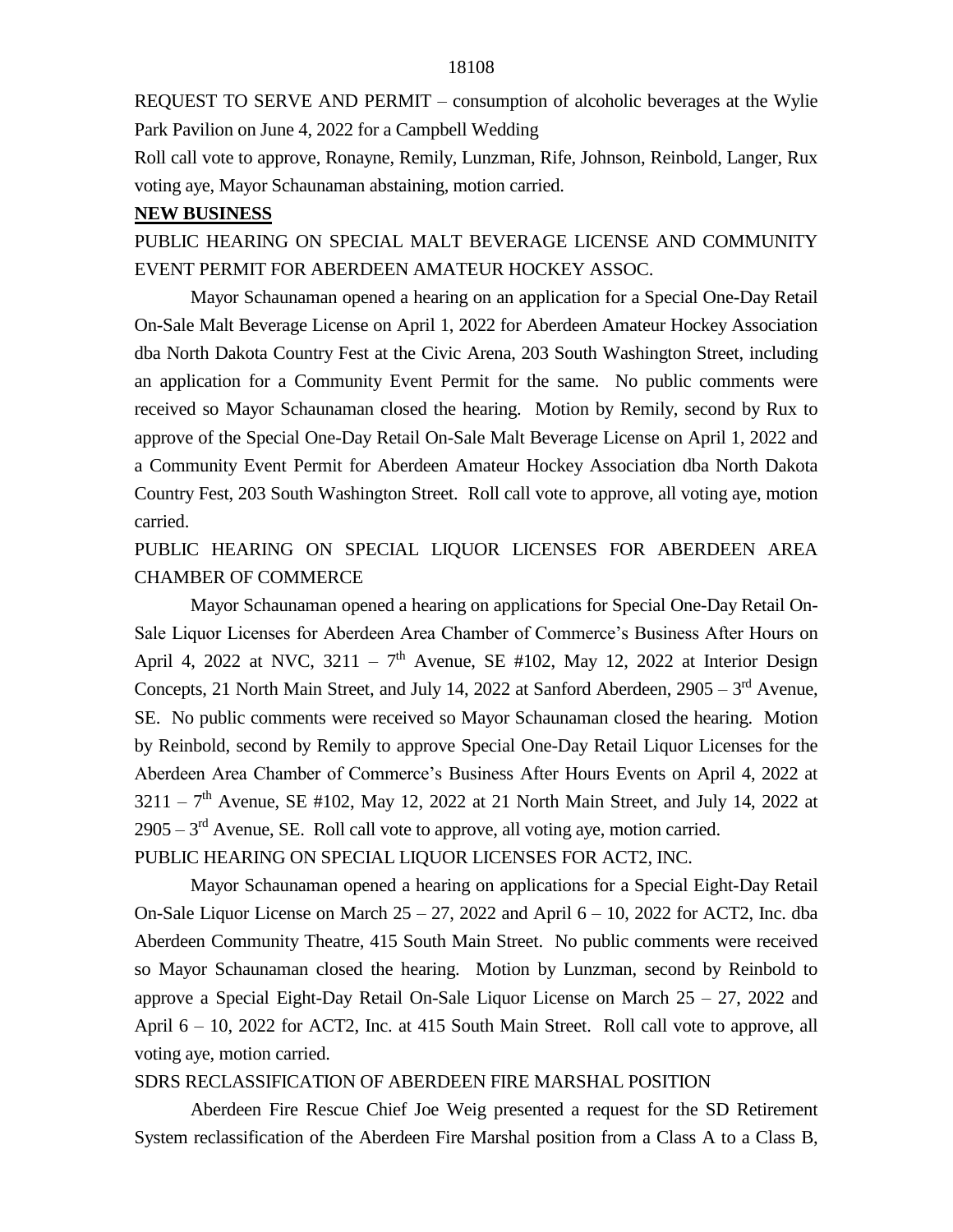Public Safety Membership. Weig explained that the reclassification of the Fire Marshal position would attract more qualified candidates due to the increase in the SD Retirement System match. Motion by Ronayne, second by Lunzman to approve the SD Retirement System reclassification of the Aberdeen Fire Marshall position from a Class A to a Class B. Roll call vote to approve, all voting aye, motion carried.

# GIFT ACCEPTANCE OF VEHICLE FROM STEVEN LUST AUTOMOTIVE FOR POLICE DEPARTMENT

Police Chief Dave McNeil requested acceptance of a gift of a 2020 Chevrolet Camaro from Steven Lust Automotive for the Aberdeen Police Department. Steven Lust and Lee Keller of Steven Lust Automotive were present for the gift presentation. Motion by Ronayne, second by Remily to accept the gift of a 2020 Chevrolet Camaro from Steven Lust Automotive. Roll call vote to approve, all voting aye, motion carried.

## PERSONNEL ITEMS RELATED TO FINANCE OFFICER TRANSITION PROCESS

Motion by Ronayne, second by Remily to accept the resignation of Finance Officer Karl Alberts effective March 25, 2022. Voice vote to approve, all voting aye, motion carried. Motion by Reinbold, second by Remily to appoint Jordan McQuillen as interim Finance Officer effective with the pay period starting March 27, 2022 and approve a 20% pay increase. Voice vote to approve, all voting aye, motion carried. Motion by Ronayne, second by Rux to remove Karl Alberts as an authorized primary signatory on all City Accounts effective at 11:59 p.m. on March 25, 2022. Voice vote to approve, all voting aye, motion carried. Motion to appoint Jordan McQuillen as the authorized primary signatory on all City Accounts effective 12:01 a.m. on March 27, 2022. Voice vote to approve, all voting aye, motion carried.

#### 2022 CAPITAL PROJECTS UPDATE

City Manager Joe Gaa and City Engineer Robin Bobzien presented an update on upcoming 2022 Capital Projects. Gaa said that a significant amount of the annual sales tax revenue will be utilized to fund the City Capital Improvement Projects. A detailed list of the 2022 Capital Projects is on file at the City Finance Office.

## CARRIER LEASE WITH SKYWEST AIRLINES

Transportation Director Rich Krokel requested approval of a 3-year Carrier Lease with Skywest Airlines, Inc. Motion by Johnson, second by Ronayne to approve the Airline Operation Agreement Lease #75 for a 3-year air carrier services lease with SkyWest Airlines, Inc. and authorize the City Manager to execute the same after review and approval by the City Attorney. Roll call vote to approve, all voting aye, motion carried.

# CONTRACT WITH HDR FOR TRAFFIC STUDY

City Engineer Robin Bobzien requested approval to enter into a contract with HDR of Sioux Falls for a traffic study of the intersection of Highway #12 and South Main Street in the amount of \$31,600.00. Motion by Johnson, second by Langer to enter into an engineering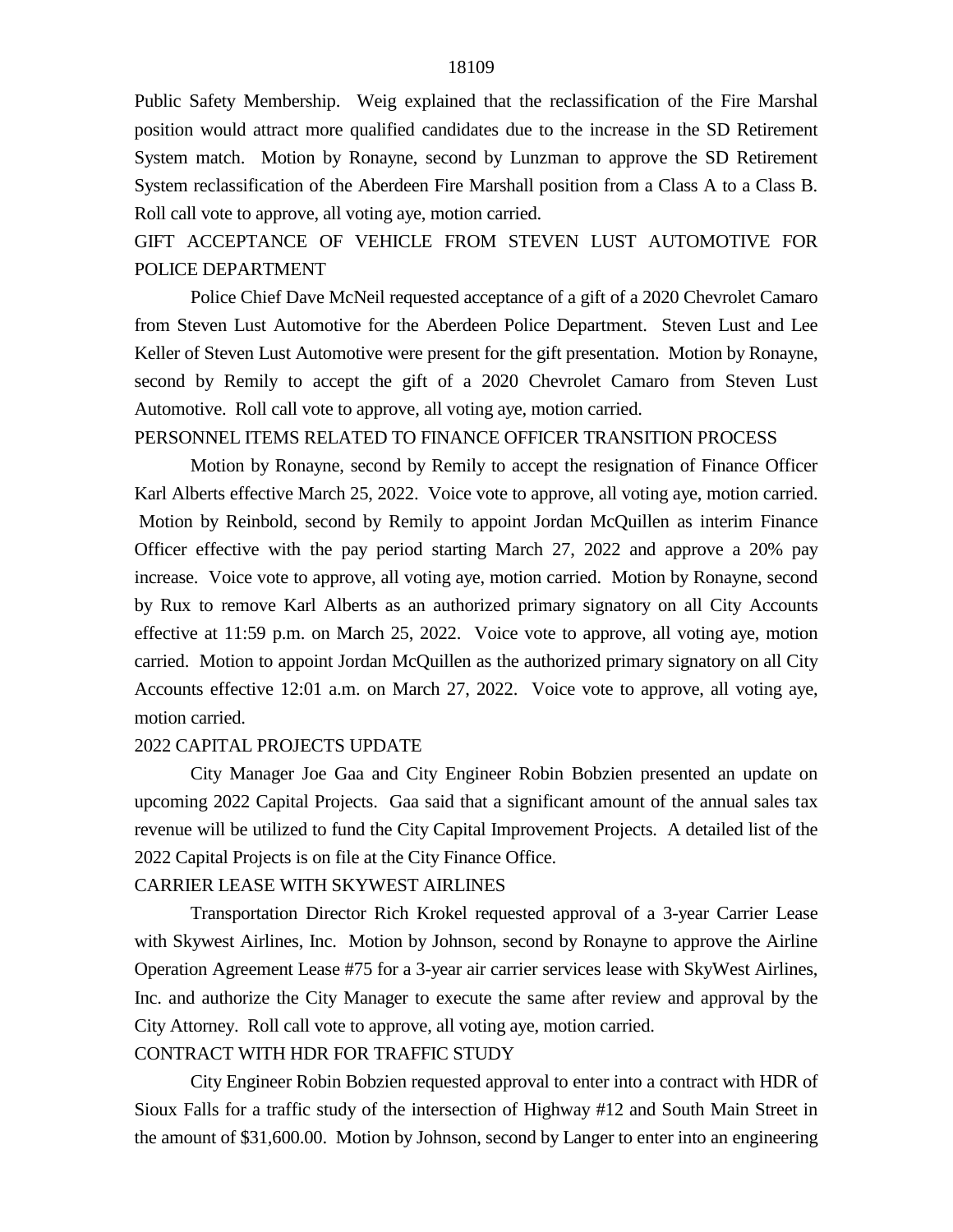#### 18110

services contract with HDR in the amount of \$31,600.00 for a traffic study at the intersection of Highway #12 and South Main Street. Roll call vote to approve, all voting aye, motion carried.

### BID FOR RODENT CONTROL SERVICES

City Engineer Robin Bobzien explained the bid received for the Rodent Control Services and recommended awarding the bid to Tim Reed in the amount of \$6,250.00. Motion by Rux, second by Johnson to award the Rodent Control Services bid to Tim Reed in the amount of \$6,250.00. Roll call vote to approve, all voting aye, motion carried.

# PAYMENT FOR ELM LAKE DAM PROJECT

City Engineer Robin Bobzien requested approval of a payment for the Elm Lake Dam Project to SD School and Public Lands in the amount of \$1,000,000.00. Motion by Rux, second by Reinbold to approve the payment in the amount of \$1,000,000.00 to SD School and Public Lands. Roll call vote to approve, all voting aye, motion carried.

# PURCHASE UNITRENDS RECOVERY APPLIANCE UNIT FOR COMPUTER SERVICES

Deputy Finance Officer Jordan McQuillen requested approval to purchase a Unitrends 9024 Recovery Appliance Unit at a price of \$23,119.58 for Computer Services. Motion by Johnson, second by Rux to approve the purchase of the recovery appliance unit from Unitrends at a price of \$23,119.58. Roll call vote to approve, all voting aye, motion carried.

## PAYMENT REQUESTS FOR AIRPORT IMPROVEMENT PROJECTS

Transportation Director Rich Krokel requested approval of the following payments for work on Airport Improvement Projects: Payment #14 – AIP #3-46-0001-43-2021 Taxiway Geometry – Helms & Associates in the amount of \$8,830.08; Payment #6 – AIP #3- 46-0001-43-2021 Taxiway GA Apron – Helms & Associates in the amount of \$515.02; Payment #28 – AIP #3-46-0001-43-2021 Taxiway Geometry – Helms & Associates in the amount of \$3,712.45. Motion by Johnson, second by Rux to approve and authorize the City Manager to sign the payment requests for work on the Airport Improvement Projects. Roll call vote to approve, all voting aye, motion carried.

### **REVIEW AND APPROVAL OF CLAIMS AND PAYROLL**

Motion by Lunzman, second by Remily to approve payment of the bills listed for March 21, 2022.

Bills having been audited by the Finance Officer and fully itemized and authorize the Mayor or City Manager to sign, and the Finance Officer to countersign, all warrants for payment of the following approved bills: Jency Agency 52.63; Erdmann Properties 62.73; Jaiden Bunn 18.31; Farnam's Genuine Parts 60.71; T & S Investments LLC 42.24; Mike Forsting 51.92; Ellen Fischbach 55.96; Erickson & Associates 43.93; Corey Vosika 25.13; Elavon 3,250.00; 121 Benefits 348.50; Wellmark Blue Cross/Blue Shield 44,587.01; SD Dept. of Revenue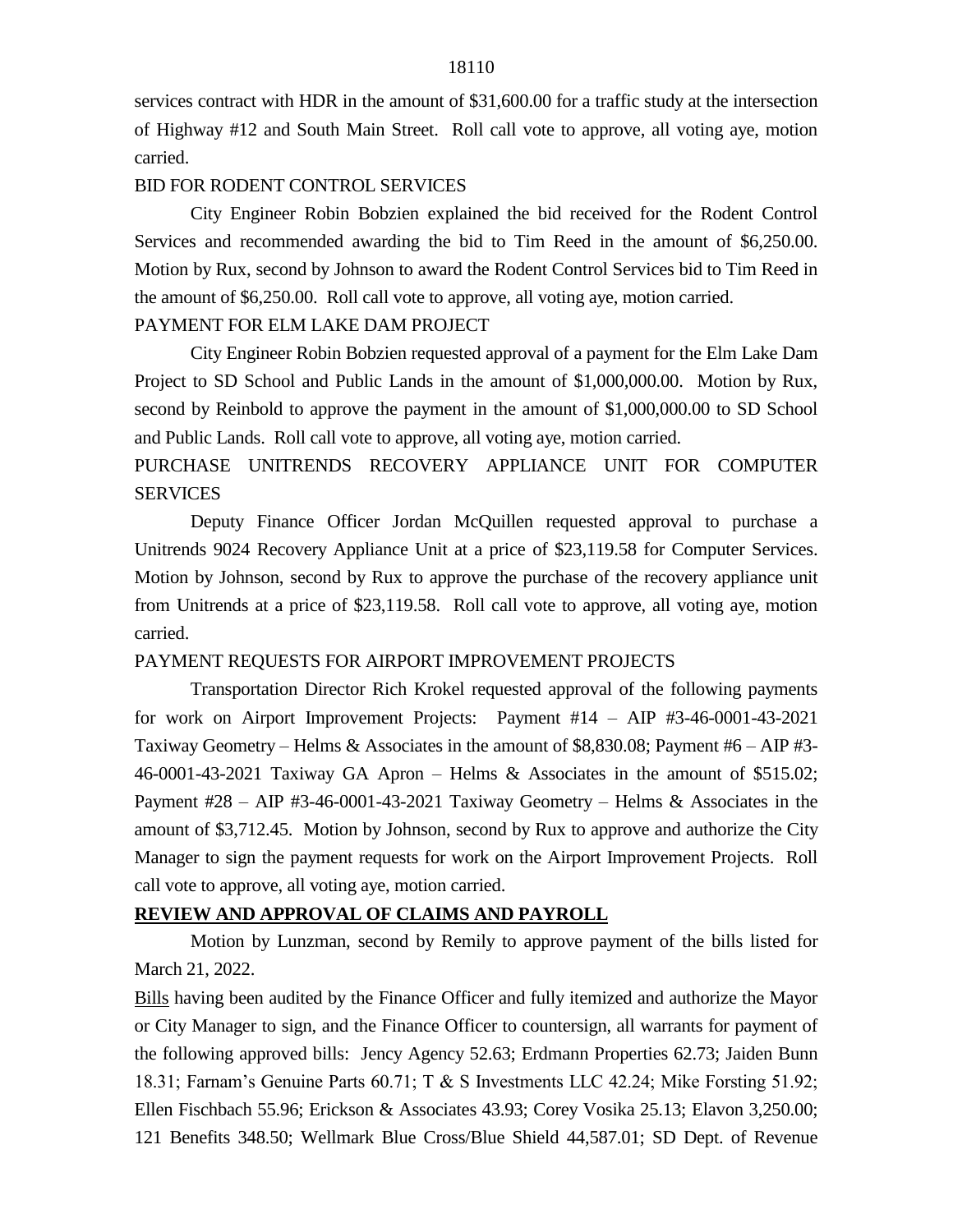13,485.05; Northwestern energy 150,000.00; Northern Electric 7,000.00; Aberdeen Chamber of Commerce 200.00; Aberdeen Development Corp. 15,000.00; Jennifer Ring 360.00; APWA 1,850.00; Helms & Associates 25,386.38; MARCO Technologies LLC 893.52; RDO Equipment Co. 1,146.03; Br. Co. Landfill 14,031.33; KONE Inc. 3,162.48; Dakota Doors Inc. 925.19; Northern Plains Animal Health 50.42; City Treasurer 3,000.00; City Treasurer 2,650.00; City Treasurer 4,850.00; Hawkins Inc. 1,781.81; Dakota Electronics 1,515.30; Dakota Pump & Control 537.16; Lang's TV & Appliance 75.00; Don's Builders Hardware 20.00; Eddie's Northside Sinclair 1,475.00; Cole Papers Inc. 3,522.22; Farm Power Mfg. Inc. 253.09; Jensen Rock & Sand Inc. 10,882.15; HACH Co. 598.35; Direct Automation LLC 11,165.05; Auto Value Parts/Hedahls 1,898.29; CASH-WA Distributing 3,451.27; House of Glass Inc. 1,370.71; Nelson Sales & Service LLC 59.00; Kesslers Inc. 82.08; Automatic Building Controls 4,285.00; Steven Lust Automotive 201.43; MAC's Inc. 111.11; RDO Equipment 515.00; Sanford Health Occupational 550.00; Double A Plumbing LLC 1,647.19; NSU Workstudy 320.25; Centurylink 4,377.96; Pantorium 26.00; Dakota Supply Group 558.41; Graymont LLC 27,158.90; Midstates Group 3,210.61; Avera St. Luke's Hospital 10,621.65; SHARE Corp. 1,635.87; Sherwin-Williams Co. 169.93; Crawford Trucks & Equipment 838.08; Stan Houston Equipment Inc. 303.07; Western Area Power Adm. 4,912.07; Hannah Lagerquist 40.74; Diesel Machinery Inc. 1,277.85; American Library Assn. 611.00; Baker & Taylor Inc. 271.13; GALE/Cengage Learning 417.80; Mission Mgmt. Information 990.09; Fastenal Company 25.25; Aberdeen Awards 13.00; Totally Tubular Mfg. 293.40; Blair Scoular 90.00; Banner Associates Inc. 9,747.30; ADAPCO Inc. 1,867.89; Alison Kusler 42.00; Badger Meter Inc. 580.80; Matt Spencer 200.66; Olson's Pest Technicians 400.00; Harms Oil Company 59,062.39; MacQueen Emergency Group 93.62; Ladner Electric 4,556.64; Janene Papendick 262.50; Cassie Mraz 412.50; Harms Heating and Cooling Inc. 2,850.00; Tim Reed 548.00; Dependable Sanitation 24,575.05; Center Point Large Print 255.27; HARR Motors 775.00; Western States Fire Protection 450.00; Kussmaul Electronics Co. 433.20; Fordham Signs 455.68; WISP Services LLC 60.00; PEPSI-COLA 60.00; Newsbank Inc. 6,861.00; Alexis LaFave 52.00; Sleuth Software 1,781.00; Cartney Bearing Co. 410.82; Dawn Menning 45.00; Automationdirect.com Inc. 856.00; Dell Marketing LP 7,880.04; Executive Management 88.31; US Postal Service 265.00; Climate Control 780.95; Beacon Athletics 2,662.41; Toysmith 6,994.09; West Payment Center 685.48; SDASRO 150.00; Traffic Control Corp. 976.00; MOCIC 200.00; The Forum 285.00; Dakota Broadcasting LLC 750.00; Jarman's Water Systems 397.50; Vermont Systems Inc. 17,587.50; Dakotaland AutoGlass Inc. 158.10; Livestock Specialist Inc. 285.00; NVC 744.51; Downie's Piano Tuning & Repr. 32.00; MTI Distributing 10,243.44; Kirk's Auto 1,723.22; Lien Transportation Co. 24,271.25; AFFINIS 2,520.77; McMaster-Carr Supply Co. 1,197.27; Norby Golf Course Design Inc. 4,000.00; William Cantalope 65.00; Aaron Johnson II 45.00; Ken's Superfair Foods 2,690.80; Jerome Wild 225.00; John Davis 25.00; Century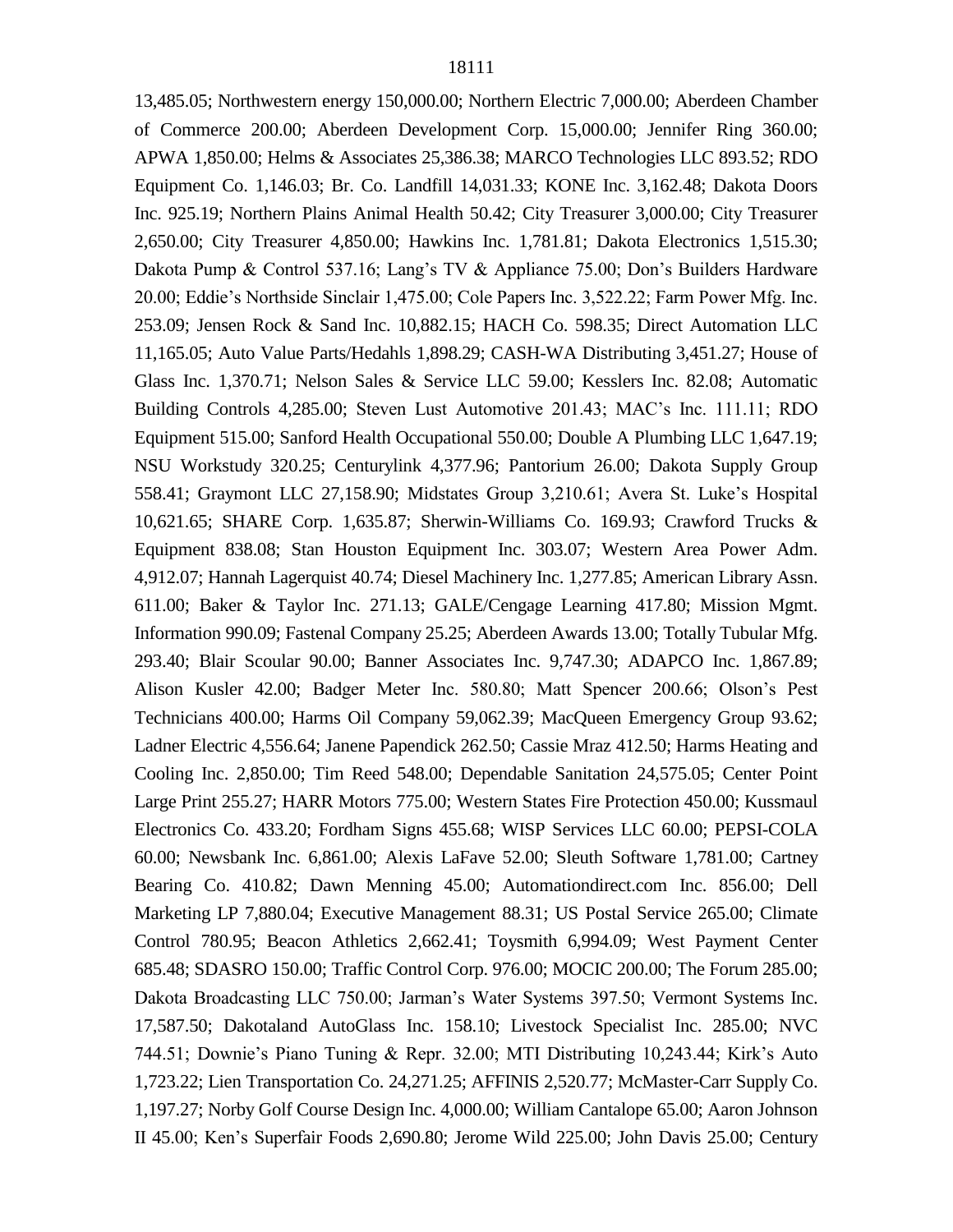Business Products 259.36; Menards Inc. 7,723.94; Shannon Broderson 76.00; Bound Tree Medical LLC 2,146.44; Aqua Pure Inc. 325.00; Convention Visitors Bureau 38,499.94; Dakota Fluid Power Inc. 400.32; Borns Group 6,640.28; FP Mailing Solutions 135.00; Killoran Trucking & Brokerage 192.49; Impact Janitorial 2,230.25; AT & T Cell 432.36; Safe Harbor 2,500.00; Sheryl Erickson 1,353.75; CONFLUENCE 606.79; Ferguson Waterworks 962.26; FBI-LEEDA 50.00; LUND Industries 7,144.28; Charles Kornmann 154.50; Matheson Tri-Gas Inc. 114.69; Airborne Vector Control 11,000.00; Aberdeen Shuttle 54.00; Rackspace Hosting 6,270.00; POMP's Tire Service 167.00; Locators & Supplies Inc. 1,197.26; Combined Bldg. Specialties 2,250.00; General Traffic Controls Inc. 1,102.00; Michael Law 1.70; Camby's Pass Inc. 173.00; Axon Enterprise Inc. 750.00; GALLS Inc. 294.40; JK Sales & Towing 2,285.00; Dakota Oil 3,291.00; Advance Auto Parts 234.23; Karli Stubbe 80.00; Jordan Menken 384.00; Barcodes Inc. LLC 359.65; Ingram Library Services 6,102.87; Vollan Oil Co. 4,731.28; Stuart Nelson 110.00; Holm Co. 1,285.12; Steve Markley 192.00; Plunkett's Pest Control 360.67; Patricia Brosz 907.50; Cryotech Deicing Technology 23,648.32; Pro Ag Supply Inc. 33.26; Randy Murphy 494.00; Midcontinent Communications 625.81; ARAMARK Uniform Service 1,506.62; SD Airports Conference 140.00; Wausau Tile Inc. 3,779.82; Curt Fredrickson 288.00; Butler Machinery Co. 286.06; Tyler Bierman 308.00; GRAINGER 592.85; Sanitation Products Inc. 6,082.85; Geffdog Designs 3,883.62; Cooper Animal Clinic PC 47.04; Crescent Electric Supply 22.40; Innovative Interfaces Inc. 2,654.27; Knight Towing 7,180.00; J Gross Equipment 135.18; Builders Firstsource Inc. 1,131.13; Makynna Snow 52.00; Diamond Dry Cleaning 42.77; Stantec Consulting Services 2,562.75; Christine Stoltenberg 169.00; Kamibashi Asian Art 1,010.00; A-1 Sanitation 576.70; North Star Logistics LLC 290,600.00; Linde Gas & Equipment Inc. 338.65; Inspire Counseling 60.00; MEGA Construction LLC 3,969.88; Tri-State Water Inc. 90.25; United Parcel Service 87.83; Domino's Pizza 251.62; Monster City Studios Inc. 7,287.00; Maleah Eschenbaum 262.50; Haylee Mork 91.00; NAPA Central 1,301.06; Midwest Masonry 4,250.00; Sydney Raap 175.50; Justin Ellenson 108.00; Masterpieces Puzzle Co. 2,178.00; Aaron Malsbury 156.00; Alec Schoof 240.00; Dakota Butcher 500.00; Becky Kuch 750.00; Spencer Aberle 90.00; Melissa Kollman 39.00; Robyn Ewalt 131.25; Efraimson Electric Inc. 1,007.42; Aberdak Club 592.50; MAC Tools/D & D Distributing LLC 520.00; Lyla Agius Designs 1,170.00; Carla Jo Krege 216.00; Daniel Orr 108.00; Luke Bunke 54.00; Office Depot 788.27; Hillyard 937.13; Yourmembership.com Inc. 499.00; Tyler Oliver 198.00; Steve Grote 4,550.00; Haar Plumbing & Heating, Inc. 106.50; Blackstrap Inc. 2,228.06; Autozone 79.05; Jonathon Murdy 2,500.00; AGTEGRA Coop. 107.31; Runnings Supply Inc. 666.53; Interstate Battery 255.90; Cardconnect 325.00; Hub City Cycles & Automotive 180.00; Verizon Wireless 99.10.

Roll call vote to approve, all voting aye, motion carried.

# **CITY MANAGER'S REPORT**